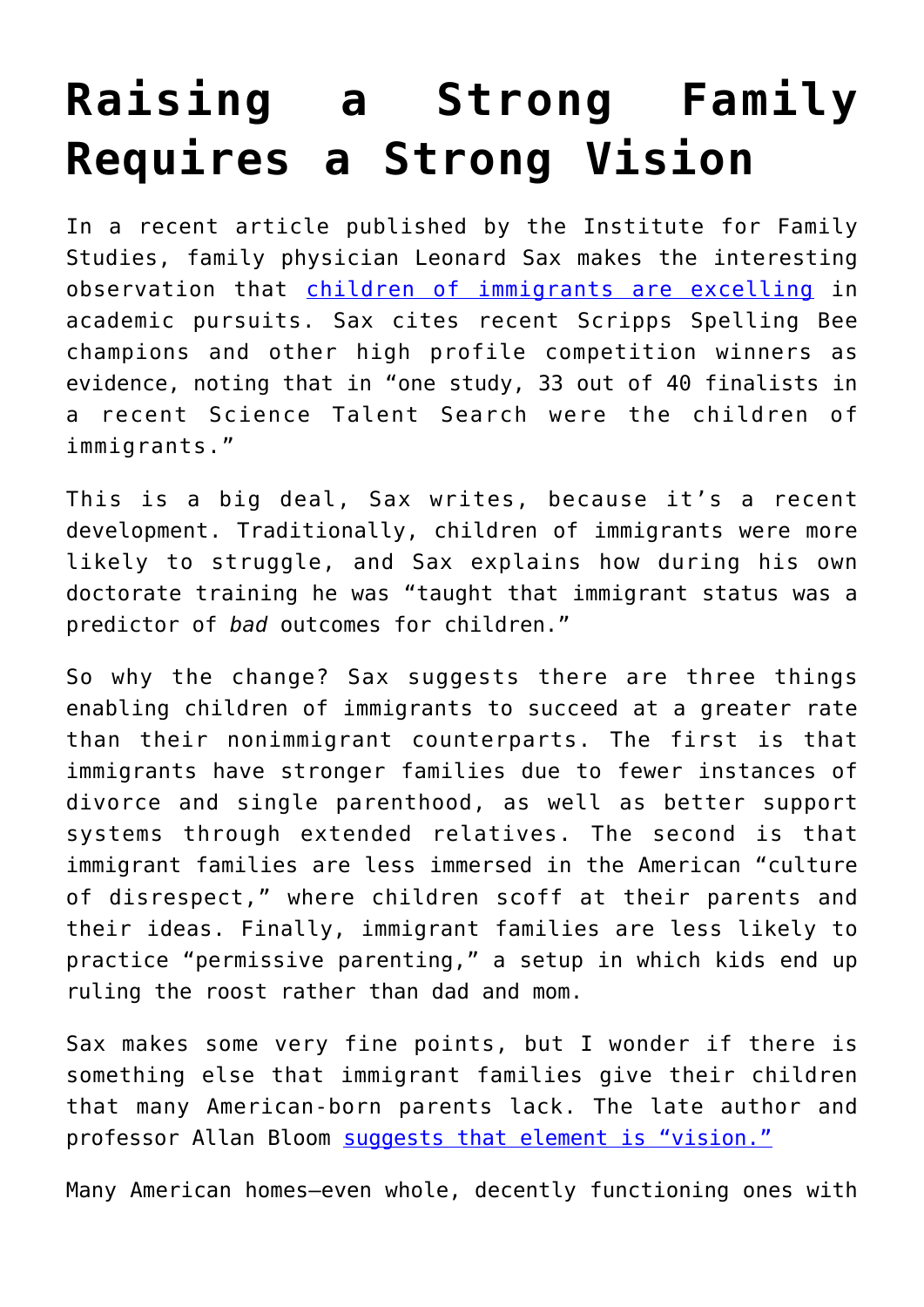two parents—Bloom writes in *The Closing of the American Mind*, "have nothing to give their children in the way of a vision of the world, of high models of action or profound sense of connection with others." Family is the form of government that lays the foundation for a child's worldview, Bloom writes:

The family requires the most delicate mixture of nature and convention, of human and divine, to subsist and perform its function. Its base is merely bodily reproduction**, but its purpose is the formation of civilized human beings.** In teaching a language and providing names for all things, it transmits an interpretation of the order of the whole of things. [Emphasis added.]

What exactly should this formation of civilized human beings involve? Morality, for starters. Bloom explains that parents need to teach what is right and what is wrong. To do so requires knowledge, not only about "the ways of the heavens and of men," but also about the past, "in order to resist the philistinism or the wickedness of the present."

Bloom also lists rituals and traditions as important parts of forming young human beings:

Ritual and ceremony are now often said to be necessary for the family, and they are now lacking. The family, however, has to be a sacred unity believing in the permanence of what it teaches, if its ritual and ceremony are to express and transmit the wonder of the moral law, which it alone is capable of transmitting and which makes it special in a world devoted to the humanly, all too humanly, useful. When that belief disappears, as it has, the family has, at best, a transitory togetherness. People sup together, play together, travel together, but they do not think together.

Consider these points of morality, knowledge, ritual, and tradition. Many of today's parents, raised in an America fast embracing relativism and rejecting religion, have never